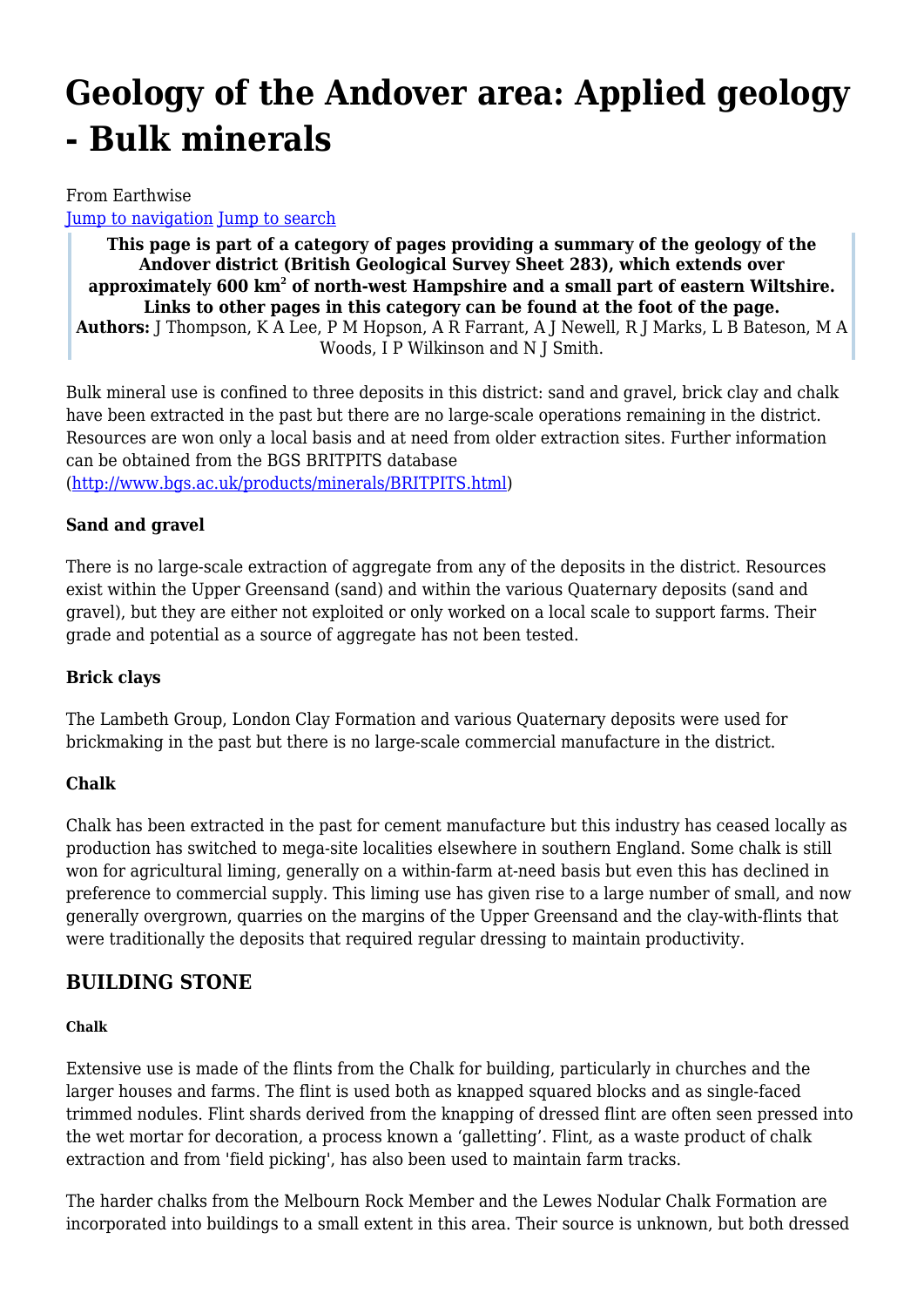blocks (suggesting some form of quarrying) and 'field-picked' clasts are seen in older buildings.

A number of large houses in the district were built, rebuilt or remodelled using imported stone due to the lack of suitable building stone locally; for example, Highclere Castle, which was remodelled from a brick-built Elizabethan residence by a dressing of Bath Stone (see **Plate P775267**) and has recently been used as a location for the filming of Gosford Park.



Highclere Castle [SU 4457 5880]. A Bath Stone edifice built in 1839-42 by Sir Charles Barry (who also built the Houses of Parliament) in the Jacobethan style (a Victorian revival of the architecture of the late 16th and early 17th century). The completely remodelled castle, replacing a square classicstyle mansion and an earlier Elizabethan brick and freestone house. The site was formerly occupied by a medieval palace for the Bishops of Winchester. Photo P J Witney. P775267.

### **Upper Greensand**

There are records of extraction of the Upper Greensand Formation near Burghclere and Highclere in the 13th century for building stone. Both the common colloidal cherts and the indurated 'malmstone' facies are present in buildings locally.

# **Geology of the Andover area — contents**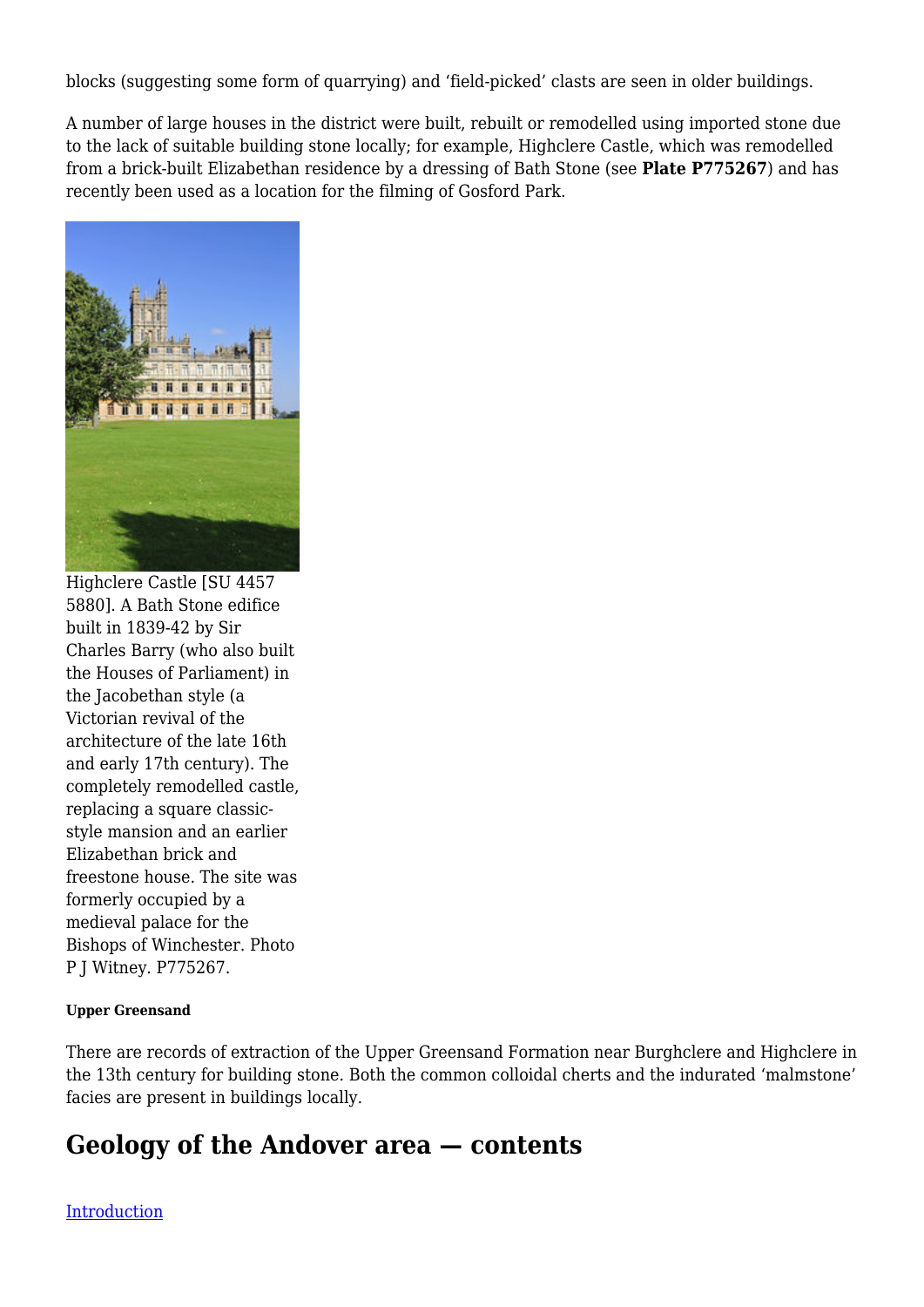[Geological setting](http://earthwise.bgs.ac.uk/index.php/Geology_of_the_Andover_area:_Geological_setting)

[Geological description](http://earthwise.bgs.ac.uk/index.php/Geology_of_the_Andover_area:_Concealed_strata)

[Concealed strata](http://earthwise.bgs.ac.uk/index.php/Geology_of_the_Andover_area:_Concealed_strata)

[Ordovician to Devonian](http://earthwise.bgs.ac.uk/index.php/Geology_of_the_Andover_area:_Concealed_strata_-_Ordovician_to_Devonian)

**[Carboniferous](http://earthwise.bgs.ac.uk/index.php/Geology_of_the_Andover_area:_Concealed_strata_-_Carboniferous)** 

[Permian](http://earthwise.bgs.ac.uk/index.php/Geology_of_the_Andover_area:_Concealed_strata_-_Permian)

**[Triassic](http://earthwise.bgs.ac.uk/index.php/Geology_of_the_Andover_area:_Concealed_strata_-_Triassic)** 

**[Jurassic](http://earthwise.bgs.ac.uk/index.php/Geology_of_the_Andover_area:_Concealed_strata_-_Jurassic)** 

**[Cretaceous](http://earthwise.bgs.ac.uk/index.php/Geology_of_the_Andover_area:_Concealed_strata_-_Cretaceous)** 

[Exposed Strata](http://earthwise.bgs.ac.uk/index.php/Geology_of_the_Andover_area:_Exposed_strata_-_Upper_Greensand_Formation)

[Upper Greensand Formation \(UGS\)](http://earthwise.bgs.ac.uk/index.php/Geology_of_the_Andover_area:_Exposed_strata_-_Upper_Greensand_Formation)

[Chalk Group](http://earthwise.bgs.ac.uk/index.php/Geology_of_the_Andover_area:_Exposed_strata_-_Chalk_Group)

[Palaeogene](http://earthwise.bgs.ac.uk/index.php/Geology_of_the_Andover_area:_Exposed_strata_-_Palaeogene)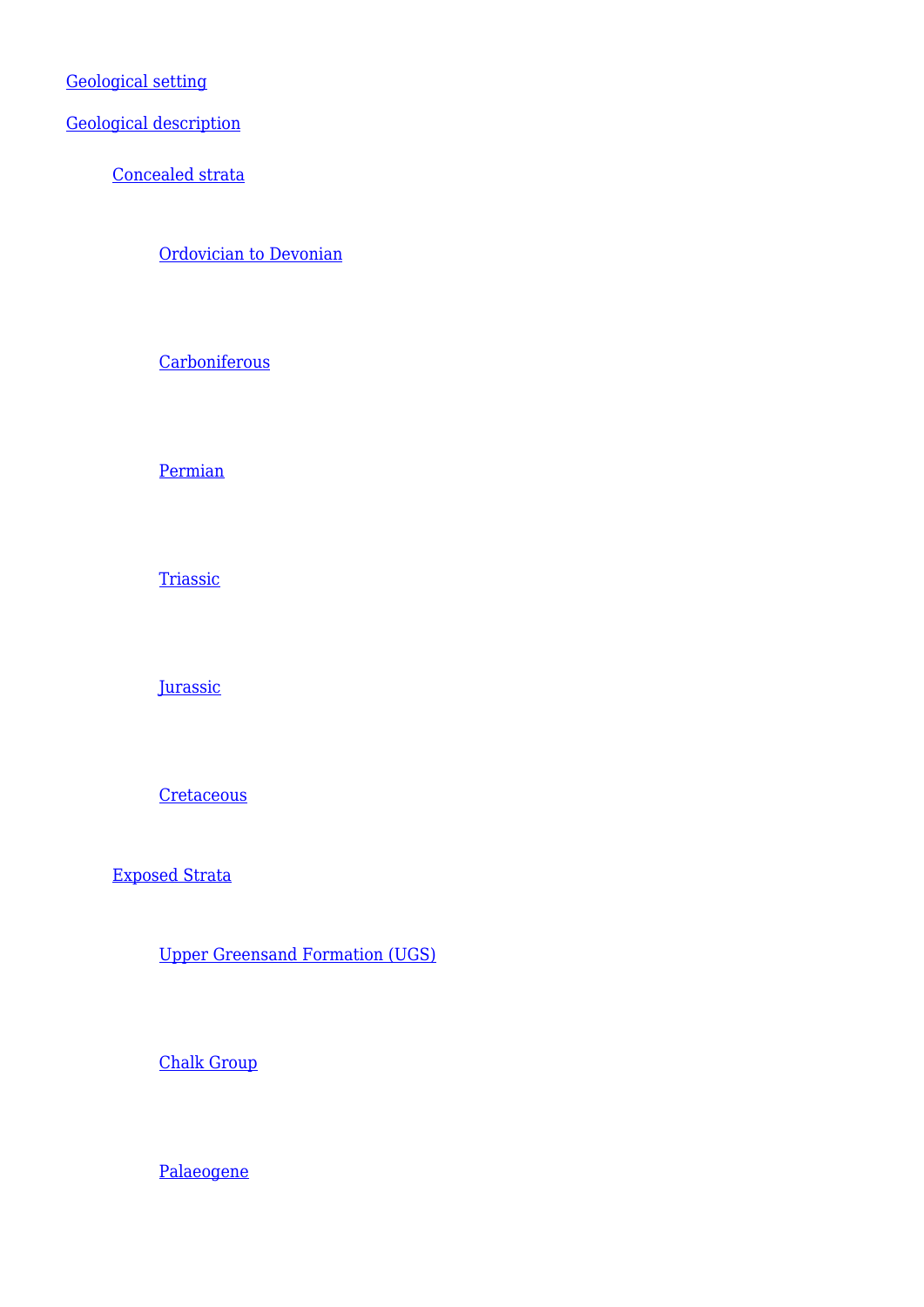**[Quaternary](http://earthwise.bgs.ac.uk/index.php/Geology_of_the_Andover_area:_Exposed_strata_-_Quaternary)** 

[Artificial ground](http://earthwise.bgs.ac.uk/index.php/Geology_of_the_Andover_area:_Exposed_strata_-_Artificial_ground)

[Applied geology](http://earthwise.bgs.ac.uk/index.php/Geology_of_the_Andover_area:_Applied_geology_-_Hydrogeology)

[Hydrogeology](http://earthwise.bgs.ac.uk/index.php/Geology_of_the_Andover_area:_Applied_geology_-_Hydrogeology)

Bulk minerals

[Geotechnical considerations and hazards](http://earthwise.bgs.ac.uk/index.php/Geology_of_the_Andover_area:_Applied_geology_-_Geotechnical_considerations_and_hazards)

[Information resources](http://earthwise.bgs.ac.uk/index.php/Geology_of_the_Andover_area:_Information_resources)

**[References](http://earthwise.bgs.ac.uk/index.php/Geology_of_the_Andover_area:_References)** 

Retrieved from '[http://earthwise.bgs.ac.uk/index.php?title=Geology\\_of\\_the\\_Andover\\_area:\\_Applied\\_geology\\_-\\_Bulk\\_](http://earthwise.bgs.ac.uk/index.php?title=Geology_of_the_Andover_area:_Applied_geology_-_Bulk_minerals&oldid=20147) [minerals&oldid=20147'](http://earthwise.bgs.ac.uk/index.php?title=Geology_of_the_Andover_area:_Applied_geology_-_Bulk_minerals&oldid=20147) [Category](http://earthwise.bgs.ac.uk/index.php/Special:Categories):

• [Andover - the geology of the area](http://earthwise.bgs.ac.uk/index.php/Category:Andover_-_the_geology_of_the_area)

# **Navigation menu**

# **Personal tools**

- Not logged in
- $\bullet$  [Talk](http://earthwise.bgs.ac.uk/index.php/Special:MyTalk)
- [Contributions](http://earthwise.bgs.ac.uk/index.php/Special:MyContributions)
- [Log in](http://earthwise.bgs.ac.uk/index.php?title=Special:UserLogin&returnto=Geology+of+the+Andover+area%3A+Applied+geology+-+Bulk+minerals&returntoquery=action%3Dmpdf)
- [Request account](http://earthwise.bgs.ac.uk/index.php/Special:RequestAccount)

### **Namespaces**

- [Page](http://earthwise.bgs.ac.uk/index.php/Geology_of_the_Andover_area:_Applied_geology_-_Bulk_minerals)
- [Discussion](http://earthwise.bgs.ac.uk/index.php?title=Talk:Geology_of_the_Andover_area:_Applied_geology_-_Bulk_minerals&action=edit&redlink=1)

 $\Box$ 

**Variants**